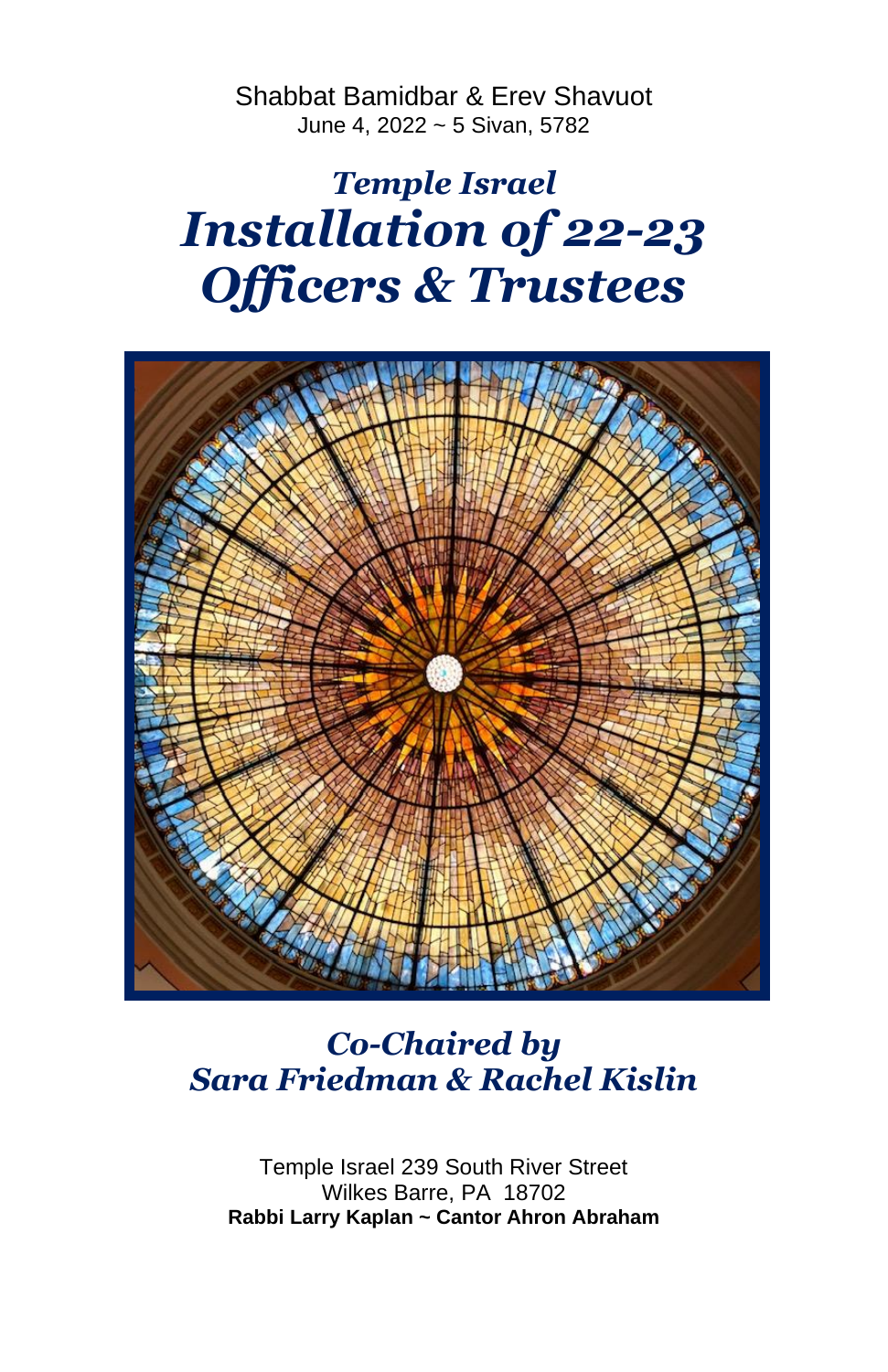#### **Honors:**

**1 st Aliyah:** Steve Libenson, Cooky Savitz, Lesa Gelb

**2 nd Aliyah:** Atty. Johannna Gelb, Scott Green, Richard Yelen, Roman Gurevich, Beverly Berley, Rachel Kislin, Myer Messinger, Eaq., Sara Friedman

**3 rd Aliyah:** VP Finance & Development: Steve Davidowitz , VP Admin & Recording Secretary: Joel Zitofsky, V.P. Congregational Engagement: Larry Newman

**4 th Aliyah**: Jeffrey Yelen, Esq.

**5 th Aliyah**: Dan Messinger

**Maftir/Haftarah**: VP Religious-Educational Affairs: Debbie Troy **Hagbah/G'lilah** – Past President: Joe Mitchneck & Midrasha Board Chair: Bedonna Mitchneck

### **Installation Ceremony:**

Past President, Fred Levy **Greetings, Kiddush, Hamotzi**: Sara Friedman & Rachel Kislin

…………………………………………………………………..

#### *The Nominating Committee, chaired by Past President, Fred Levy, will present the following nominations:*

#### *Officers:*

| VP Finance & Development: Steve Davidowitz    |  |
|-----------------------------------------------|--|
| VP Admin & Recording Secretary: Joel Zitofsky |  |
| VP Religious-Educational Affairs: Debbie Troy |  |
| V.P. Congregational Engagement: Larry Newman  |  |

#### *Incoming New Board Members:*

Ilona Bruns, Beverly Berley, Atty. Johanna Gelb, Scott Green, Roman Gurevich, Kelsey Nataupsky, Richard Yelen

#### *Special Thanks to Outgoing Board Members:*

Rob Friedman, Judge Lesa Gelb, Lisa Klee, Steve Libenson, Dr. Jeff Lubin, Jason Nataupsky, Cooky Savitz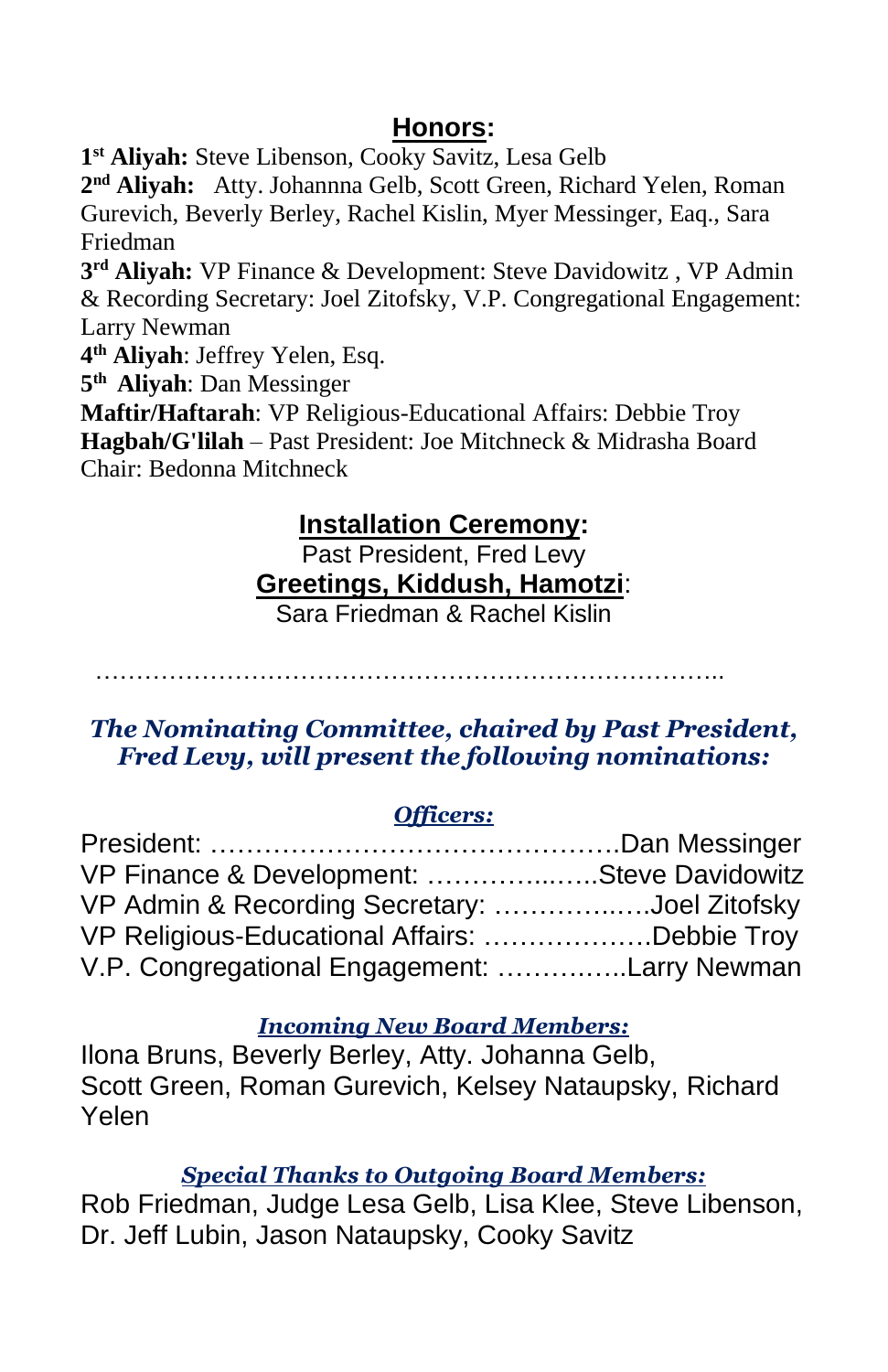#### *A special thanks to everyone who helped create this special Shabbat program and kiddush, our first since March of 2020:*

Gerri, Ashley & Bri Kaplan, Steve Friedman, Sally Strayhall, Jane & Nancy Messinger, Molly Williams, Joel Zitofsky, and Usher: Alan Frank

## *Yahrzeits:*

*Saturday, June 4, 2022 Sivan 5782* Sam Fainberg, Herman Marcus, Louis Weiner, Mary Yelen

*Sunday, June 5, 2022 Sivan 6 5782* Ruth Block, Katherine Cohen, Louis Kluger, Ruth Malett, Anabel Morris, Marion Trachtenberg

*Monday, June 6, 2022 Sivan 7 5782* Marvin Nachlis, Roslyn Picker, Herbert Trompetter

*Tuesday, June 7, 2022 Sivan 8 5782* Leach Bravman, Mrs. A.H. Gallow, Stanley Scheer, Naomi Bohrer Soble

*Wednesday, June 8, 2022 Sivan 9 5782* Morris Nachlis, Irving Pezzner, Maurice Sirkin, Gussie Wendum

*Thursday, June 9, 2022 Sivan 10 5782* Albert Adelson, Ruth Cohen, Jeffrey Duncan, Irene Friedman, Isadore Goldstein, Simy Halioua, Lena Holtzman

*Friday, June 10, 2022 Sivan 11 5782* Eva Freed, Louis Kranson, Grace Rosenthal, Mary Schnair, Thelma Witkowski